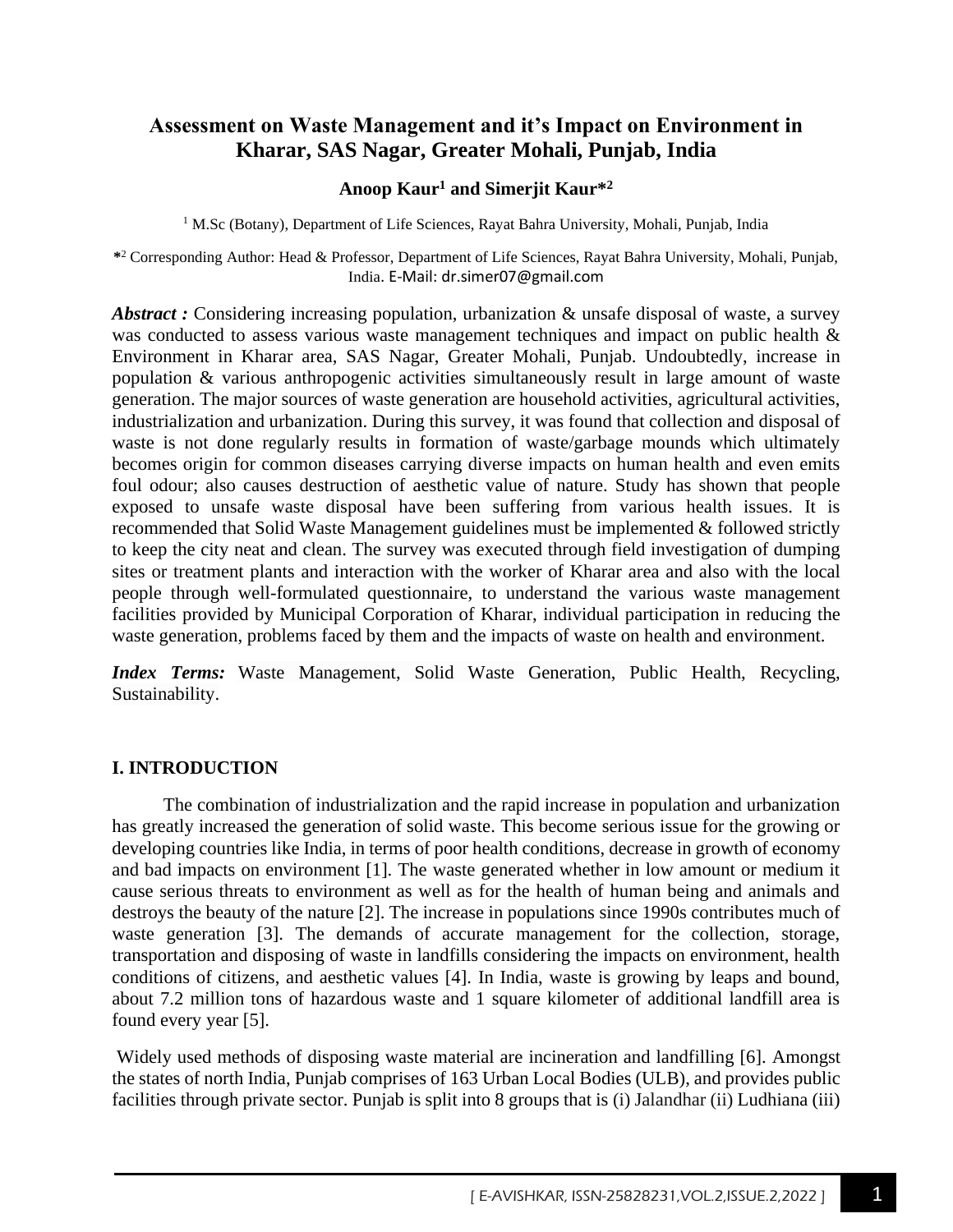Bathinda (iv) Ferozepur (v) Patiala (vi) Amritsar (vii) Pathankot and (viii) GMADA. GMADA in turns consist of 16 ULBs, which involves Mohali, located near the Chandigarh. This area still does not have waste management system or facilities [7].

The waste disposing sites are becoming shelters for the disease causing animals or flies like mosquitoes [8]. The reuse of the material can be attained at waste generation site instead on the disposed area [9] by the proper preparation and repairing of the waste material [10]. Solid waste material containing organic substances which on degeneracy results in the emission of harmful gases, leads to global warming [11]. Countries those are developed, manage the waste material through private management [12]. The reutilization of waste material whether it is eco-friendly or not, should be reduced and recycled [13]. In Ghana, city located in Africa, segregation of biodegradable and non-degradable waste material is done by pilot sorting technique, results are highly effective [14].

The recycling techniques are implemented in such a ways that the drastic effects of these waste is highly reduced [15]. The biomedical waste from hospitals and quarantine areas increase about 18-42% during COVID-19 pandemic. Concerning this situation, the new solid waste management strategies and policies are implemented, for the proper management and maintenance of biomedical waste [16]. IHR is facing the dreadful solid waste management practices of due to high number tourist visitors, waste from construction and other disposal material. The management policies are implemented by the authorities, which also involves the contribution from local people [17].

## **II. METHODS & METHODOLOGY**

## **2.1. SELECTED AREA**

The current research is carried in accordance to perceive the methods and techniques performed by Municipal Corporation (MC) of Kharar, for the management of waste generation. MC of the Kharar becomes the first area among Punjab, that leads to conversion of waste generated by the area into organic material by using advance technologies for the progress and development, which also becomes the source of income for various jobless people.



 **FIGURE 2.1:** Google image showing map of Kharar, SAS NAGAR, Greater Mohali, Punjab, India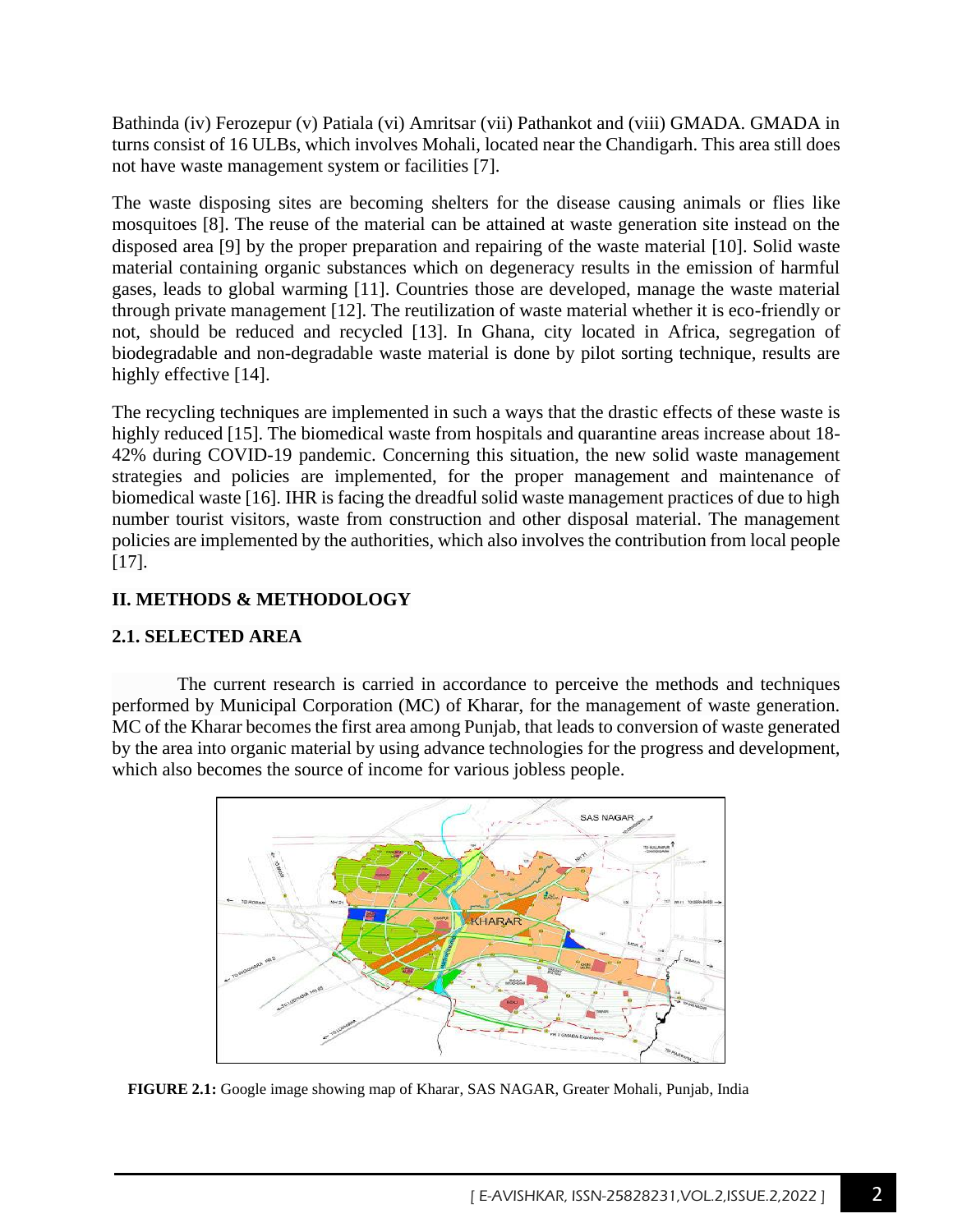## **2.2 OBJECTIVES OF STUDY**

Study was conducted to analyze procedures and methods used for waste management in Kharar area and to assess the impacts of waste generation on environment and human health. One of the objectives was to create awareness among the people about importance of 3R's and to understand their role as an individual.

#### **2.3 METHODOLOGY**

The methodology includes:

- Primary data was collected via
	- i. Field survey
	- ii. Interview of the residents
	- iii. Information collected through Well-formulated questionnaires, through Google form.
- Secondary data was collected from literature review which comprises of official information (legal documents) and chronology.

The survey was conducted from Feb 2021 to May 2021.

#### **2.3.1 FIELD SURVEY**

Field survey comprises of qualitative method of collection of data, which involves interaction with people those near the study area. During the observation it is found that, there are open dumping site for the disposal of waste material, collection and transportation of waste from various wards by door to door is done through government waste management facilities. The collected waste material is then disposed off into the open dumping ground/yard (controlled tipping) situated at Darpan city comes under ward no.1 (Civil Hospital road-Kharar).

**Open Dumping –** Open dumping is a most common method for the disposal of waste material. Here, waste is dumped in open ground and is not covered by anything, it leads to open burning, ensures the breeding of harmful organisms and degrade the soil which results in soil/land pollution. Government has given 11 months of tender for the waste management. About 500-700 tons of waste is disposed per day annually up to 182,500-255,500 tons.



**FIGURE 2.3.1:** Open Dumping site at Darpan city (Kharar), SAS NAGAR, Greater Mohali, Punjab, India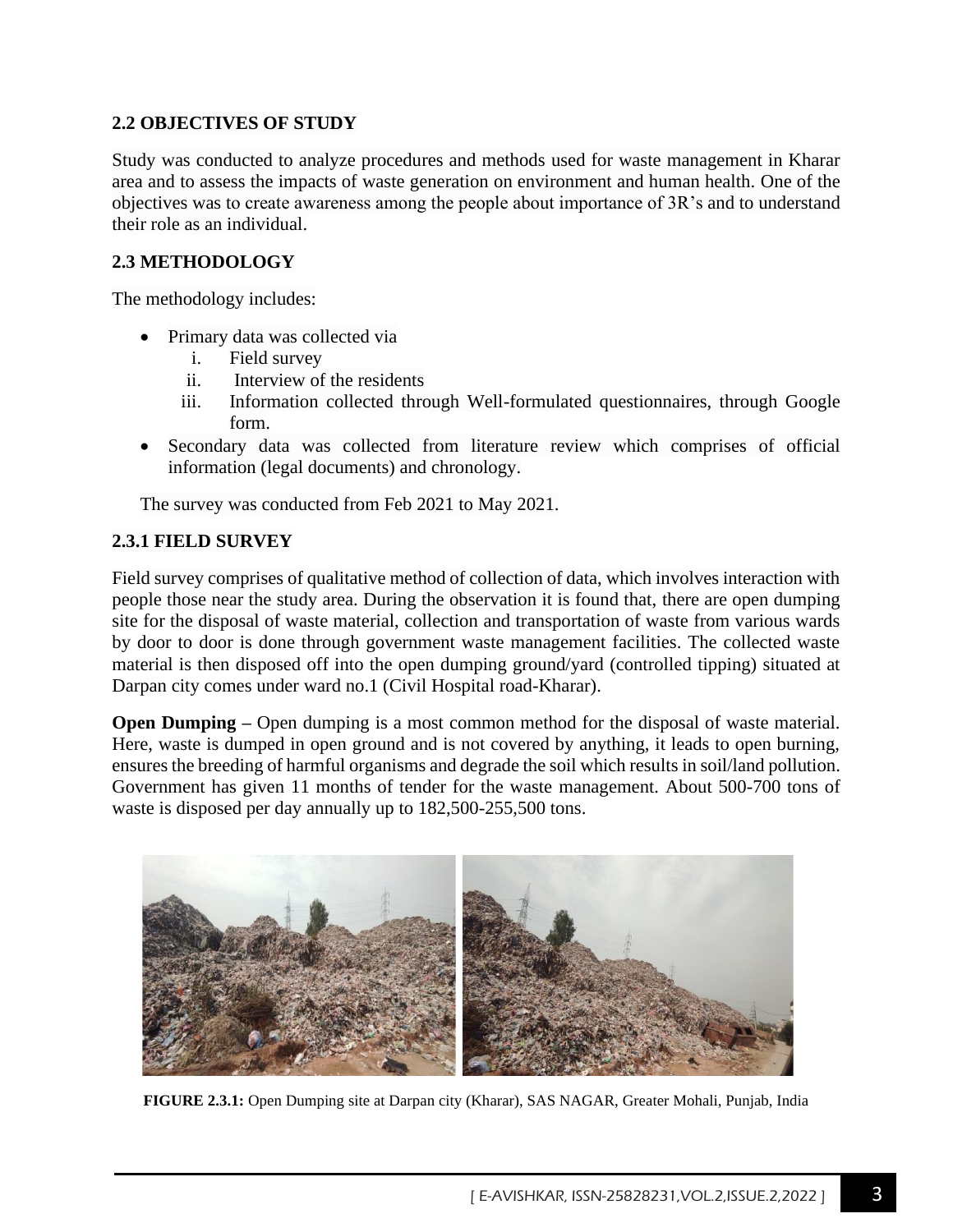The waste material from all over Kharar is collected and dumped in to the open dumping area, whether from roadside garbage, small dumping site in different localities, hospital and other areas.



 **FIGURE 2.3.2:** Uncontrolled waste on roadsides in Kharar, SAS NAGAR, Greater Mohali, Punjab, India

Due to rise in urbanization and population, new projects are implemented for the establishment residential areas, construction of new roads, and so much other activities, which results in the generation of construction waste material, this ultimately degrade the soil and make the soil unfit for cultivation practices. Areas mostly having construction sites in Kharar are Shivalik city, Gillco valley, JTPL city, Highway plaza (situated at Landran road), Sunny enclave (Chandigarh road), Shivjot enclave, construction of fly-over (Chandigarh – Ropar highway), etc.

Similarly waste or polluted water released from households activities, small factories, drainage etc. Sewerage treatment plant is set up near the dump yard. In which whole sewerage collected from the Kharar area through underground pipelines is treated in various aspects.



**FIGURE 2.3.3:** Wastewater flowing through open drainage, SAS NAGAR, Greater Mohali, Punjab, India

## **2.3.2 INTERVIEW OF THE RESIDENTS**

People were interacted in and around Kharar area to understand their role in waste management, and the impact of waste on their health and environment.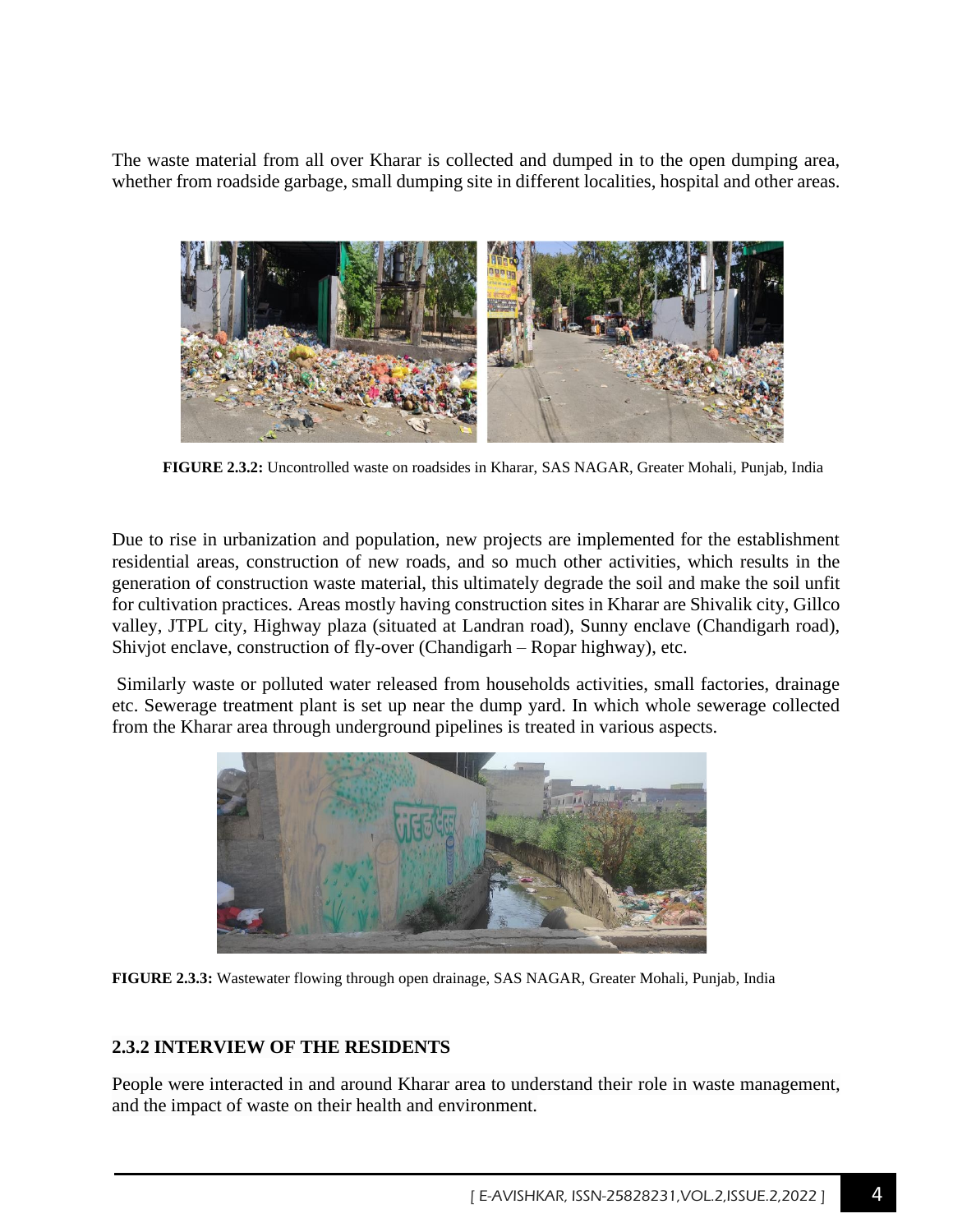## **2.3.3 FINDINGS THROUGH THE GOOGLE FORM**

The questionnaire is formulated in such a way that it would help to know about the management facilities provided by the Municipal corporation, Kharar and the individuals opinion about the impact of waste generation on their health, neighborhood and on the environment. [\(https://docs.google.com/forms/d/e/1FAIpQLScrQ50e9ddclGjpbAln4gu9dvOZNOJj9a9Dkxd4I](https://docs.google.com/forms/d/e/1FAIpQLScrQ50e9ddclGjpbAln4gu9dvOZNOJj9a9Dkxd4ImQ-oQCh3w/viewform?usp=sf_link) [mQ-oQCh3w/viewform?usp=sf\\_link\)](https://docs.google.com/forms/d/e/1FAIpQLScrQ50e9ddclGjpbAln4gu9dvOZNOJj9a9Dkxd4ImQ-oQCh3w/viewform?usp=sf_link)

## **III. RESULTS AND DISCUSSION**

Field survey, public interaction and responses have shown that 87.5% people segregate their household waste before handing over to garbage man; 90% of people facing health issues related with respiratory problems due to burning of solid waste. Due to uncontrollable waste disposal, 30- 45% of the people are falling ill due to malaria and diarrhea. According to 92% of the residents, the open waste or garbage disposing sites consisting hazardous waste harms the stray animals too. 94% people believe that open dumping spoils the aesthetic value of the city and impact the sustainable development. 90% of the people believed that the solid waste is a major issue affecting the natural environment of Kharar area. Findings have shown that adequate facilities are not available to residents of Kharar area, as almost 72% of the people are not satisfied with the waste collection and disposing process. Though 98% people admits that waste disposal issues could be sorted out effectively only if each person identifies its role in waste management; yet waste disposal is a serious challenge for City Kharar.

## **3.1. IMPACT OF WASTE MANAGEMENT**

## **3.1.1 CASE STUDY**

*CASE -1-* The residents of Darpan city (Kharar) protested against waste management facilities of dumping area situated near their residence. People obstruct the entry of vehicles (garbage collecting vans) of MC for disposing the waste material at dumping site. According to the residents the site of dumping is causing various health issues to their families [18].

*CASE -2-* A resident of wrote a letter to MC of Kharar, according to him the waste management facilities not do their work accordingly. As MC of Kharar is awarded by the first prize for the waste management but the situation is totally different. The MC vehicle disposes almost 60 trucks per day in open dumping site without disposing accurately into the soil. This leads to breeding of mosquitoes and foul smell coming out from there. Which cause health issues to the residents living in that area [18].

*CASE – 3* - The MC of Kharar was decided to install the STP of 10 millions of litres/day Currently, the sewage water was discharged into SYL canal that forms gap between the Kharar Bassi- Pathana road. Local people have objection with this. So the authority decided to install the project of STP, which conserve water as well as provide it to agricultural processes [19].

## **3.2 ROLE OF TECHNOLOGY IN WASTE MANAGEMENT**

The MC of Kharar has established the waste management project at Darpan city to handle this challenging issue of waste disposal. Waste is segregated first and then accordingly sent to the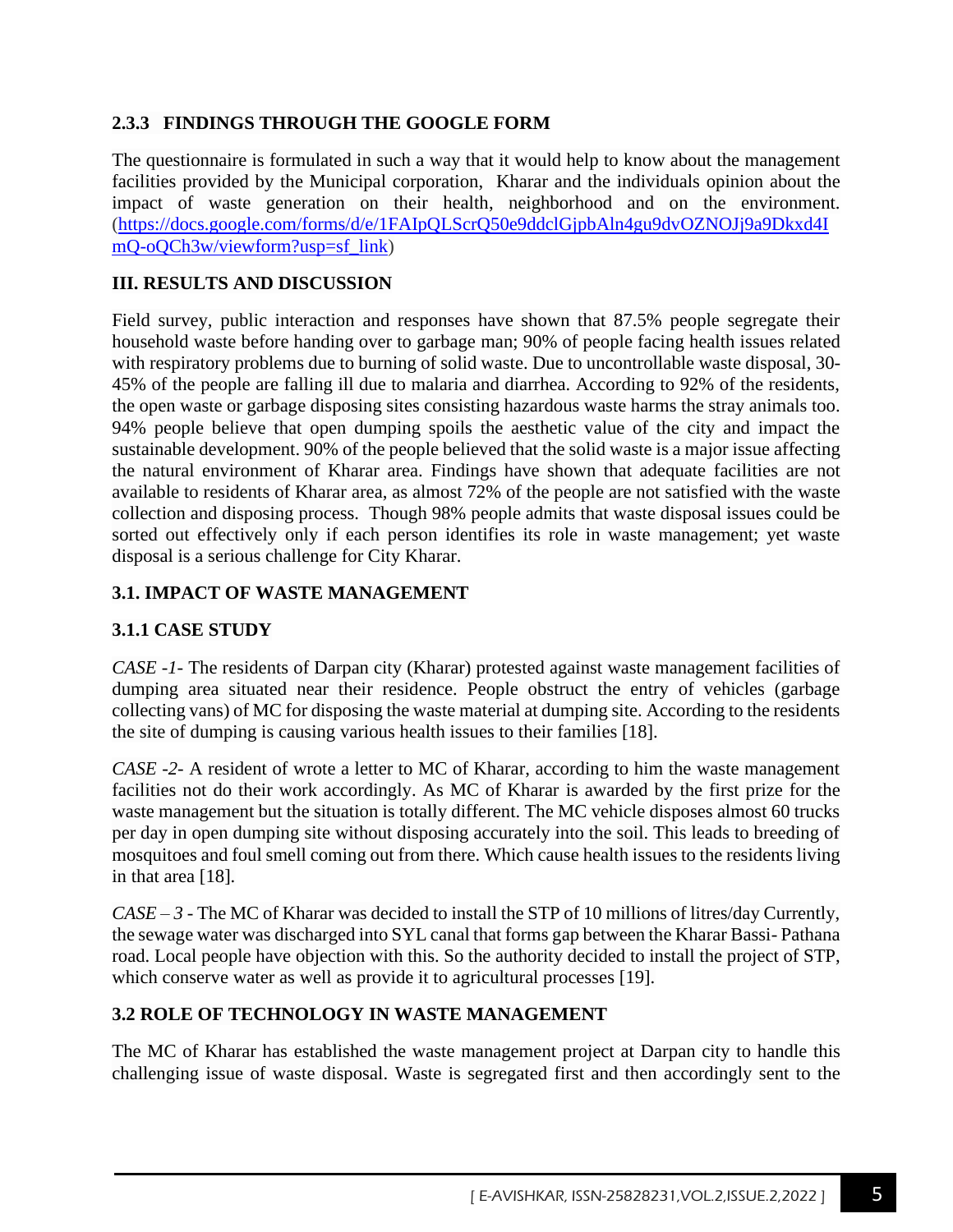further processes depending upon the type of waste whether solid or liquid. Following are the techniques adopted by the waste management:

• **Treat land machine or segregating machines** - The waste material is segregated into biodegradable and non biodegradable material through the advanced technology by automatic treat land plant or segregated machines or waste sorting machine, which is setup at the dumping site.



**FIGURE 3.2:** Waste segregation or sorting machine

- **Bioremediation** It is a process of degradation of hazardous or chemical waste material by the use of microorganism.
- **Incineration** Incineration is a process of treating waste material through the burning of biodegradable material and converting it into ashes or incombustible material at higher temperature. This leads to the reduction of waste material up to 80-90% but ultimately leads to accumulation of suspended particles into the air causing air pollution.
- **Sewage Treatment Plant or Waste Water Treatment -** The main aim of the sewage treatment plant is to get rid off from pollution and removal of hazardous or toxic waste from the water and to use it again for the irrigational and agricultural practices. The treatment involves following process :
	- **1. Preliminary step –** Involves screening of waste material then suspended to grit chambers from where waste goes to the process of skimming in different selectra zomes.
	- **2. Primary treatment –**Involves settlement of sludge and sedimentation.
	- **3. Secondary & Biological treatment –** Involves microorganisms (biological treatment) and chemical process of chlorination. (Activated Sludge System)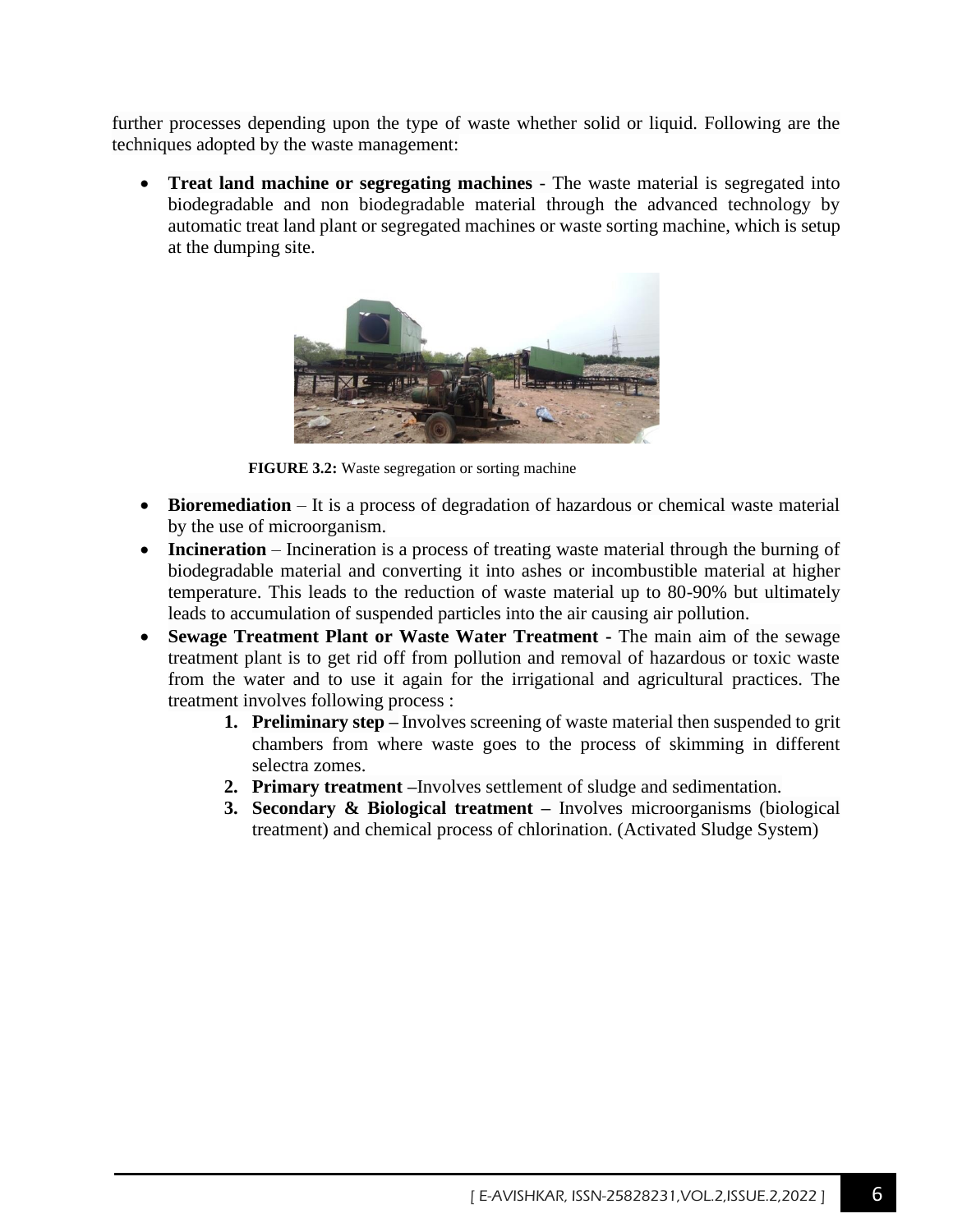

**SCREENING** 



BELT TO REGULATE GRIT CHAMBER



**GRIT CHAMBER** 



WASTE WATER AFTER SCREENING

#### **Figure 3.3:** Preliminary Treatment



**FIGURE 3.4:** Primary and Secondary treatment

#### **IV. CONCLUSION**

 It is concluded that waste management is a serious issue commonly faced by the people as management facilities does not provide promising results as of now. Unsafe waste disposal is worrisome for people living nearby that area. Major source of waste generation is household activities; hence involvement of local people plays a major role in management practices. The recycling and segregation of waste material in place of generation would have great initiative in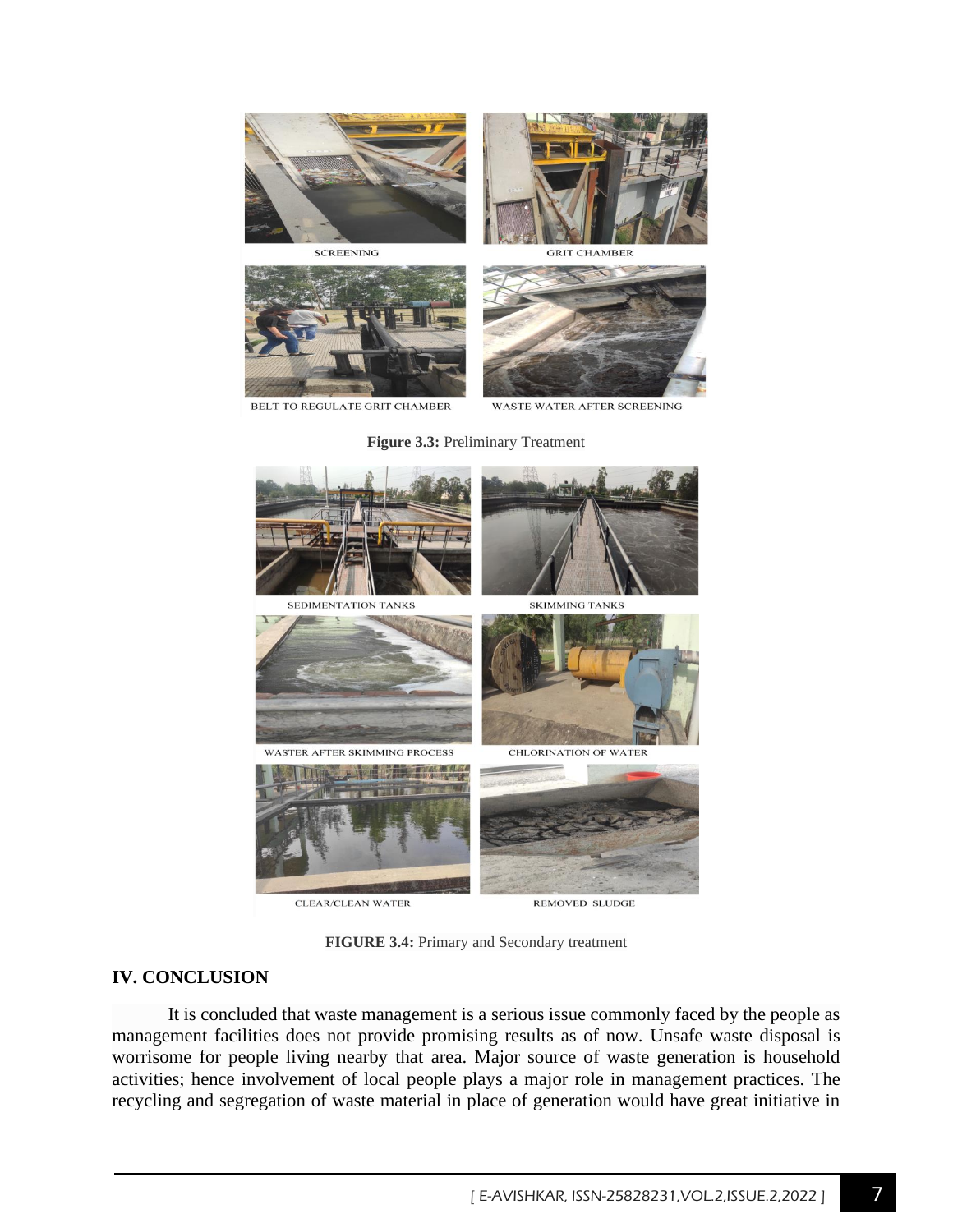order to achieve the goals. Similarly the reuse of material comprises of steel or plastic plays a great role in reduction of waste generation. As technology plays major role in successful treatment and management of waste, Municipal Corporation of Kharar has been establishing new programs and treatment plants to overcome this problem and make the city pollution free. These programs also provide income for various houses which in turn effects per capita of the economy. Though situation seems challenging in handling waste disposal in Kharar City but implementation of strict guidelines by state and central pollution control board for waste disposal and role of individual could play an important role in significant reduction & management of waste.

#### **REFERENCES**

- 1. P.J. Manoharrao, M. Ahemad,. "Study of Solid waste Management and its impact on water quality from Nanded Waghala Municipal Corporation", 2017.
- 2. S.M. Ramasamy, Kumanan, C.J. and Palanivel, K., "GIS Based Solutions for Waste Disposals". In: GIS Development, India, 2003.
- 3. M. Askarian, M. Vakili and G. Kabir, "Results of a Hospital waste survey in private Hospitals in fars Province, Iran". Wastes manage. Vol.24: pp 347:352, 2004.
- 4. T.V. Ramachandra and B. Shruthi, "Environmental Audit of Municipal Solid Waste Management", International Journal of Environmental Technology and Management, Vol. 7 (4), pp. 369 – 391, 2007.
- 5. Central Pollution Control Board Management of Municipal Solid Waste, Delhi, Central Pollution Control Board, 2000.
- 6. J.M. Lema, R. Mendez, and R. Blazquez, "Characteristics of landfill leachates and alternatives for their treatment, Water, Air, and Soil Pollution", Vol. 40, pp. 223-250, 1998.
- 7. R. Rana, K. Ravindra, V. Singh, "Solid Waste Management; Overview of the municipal solid waste management practices", 2018
- 8. C. Bartone, L. Leite, T. Triche and R. Schertenleib, "Private Sector Participation in Municipal Solid Waste Service": Experiences in Latin America. Waste Management and Research 9: 495-509,1991.
- 9. G. Tchobanoglous, H. Theisen, S.A. Vigil "Integrated Solid Waste Management: Engineering Principles and Management Issues. New York": McGraw-Hill,1993.
- 10. Governmment of the Republic of South Africa, "White Paper on Environmental Management Policy for South Africa", Pretoria: Government Printer, 1998.
- 11. G. Goldman & A. Ogishi, "The Economic Impact of Waste Disposal and Diversion in Califonia". A Report to the Califonia Integrated Waste, Califonia: University of Califonia, 2001.
- 12. C. Zurbrugg, "Urban Solid Waste Management in Low-Income Countries of Asia": How to Cope with the Garbage Crisis, 2003. [Online] Available: http://www.cepis.org.pe/bvsacd/cd48/crisis.pdf [Accessed May,2012]
- 13. O.I. Ogunrinola & A.E. Omosalewa, "Health and Economic Implication of Waste dumpsites in Cities": The Case of Lagos. international Journal of Economics and Finance, iv(4), pp. 112-117, 2012.
- 14. K. Miezah, K. Obiri-Danso, Z. Kádár, B. Fei-Baffoe, Y. Moses, Mensah, "Municipal solid waste characterization and quantification as a measure towards effective waste management in Ghana, Waste Management", Volume 46, Pages 15-27, ISSN 0956-053X, 2015.